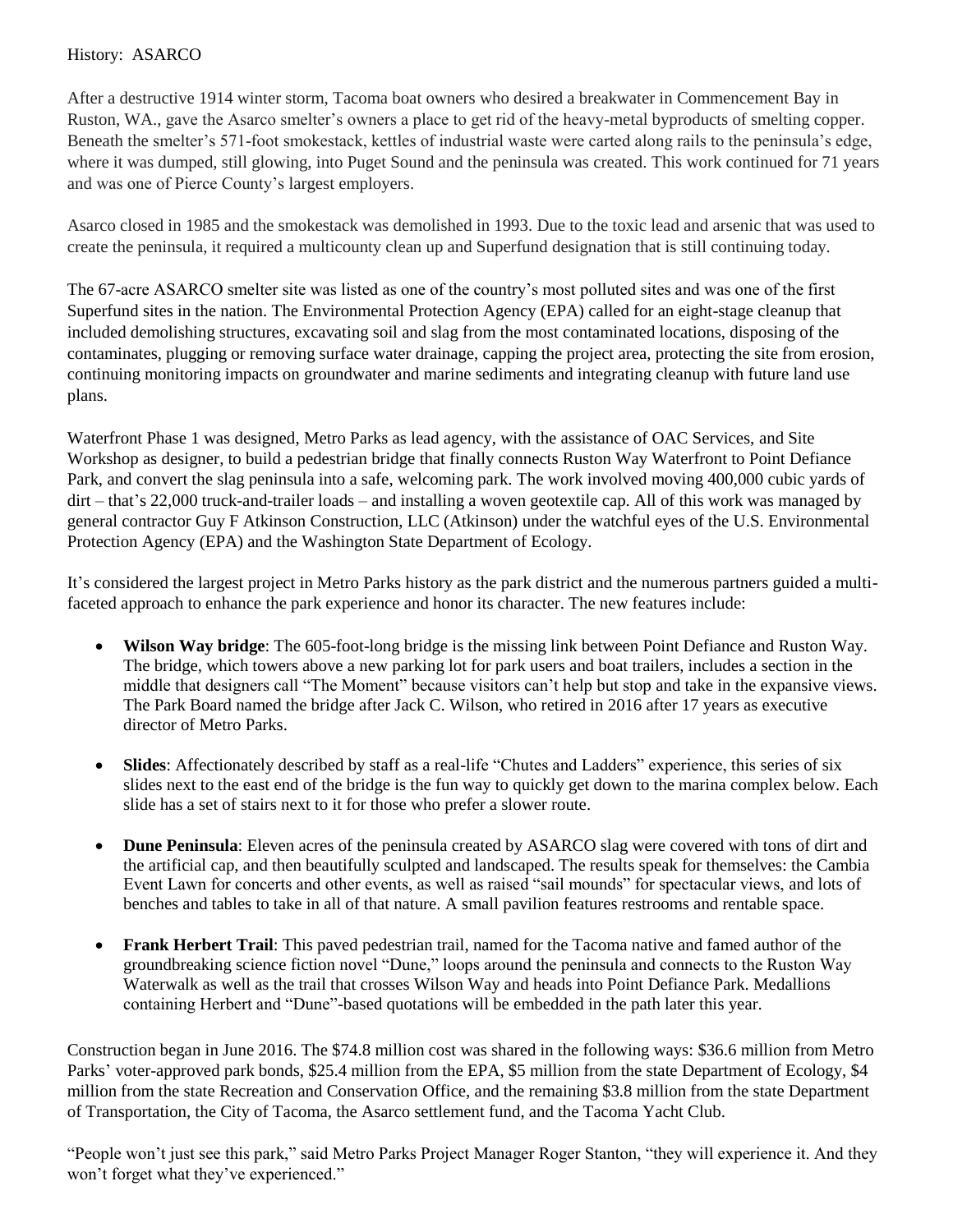The 40-acre project, which includes other amenities such as a series of slides down a 60-foot slope, is destined to become one of the most photographed places in the South Sound. It opened on July 6, 2019, and remakes the city's industrial past into a beautiful and serene recreation destination on the water.

Activity:

Metro Parks entered into A133-2009 contract (2015150J) with Atkinson on November  $6<sup>th</sup>$ , 2015 using the GC/CM method. With OAC Services GC/CM project oversight, notice to proceed was provided to Atkinson on June 9th, 2016 for early earthwork with the completion date of 12/05/2017.

Due to the design changes requested by, and other requirements imposed by the EPA, 27 change orders were processed and Substantial Completion was obtained on June 24, 2019.

Weekly stakeholders meetings were conducted every Thursday, in which the construction schedule, control techniques used and the schedule of values was discussed thoroughly. Plan of action was also set in place for the following week's work. After the schedule of values was reviewed and approved by all, Atkinson would provide an invoice to Metro Parks within the next seven days. Metro Parks would then review for accuracy and request corrections to be made. Once final invoice was accepted, many funding sources were used to process the payment, to include: Metro Parks' voter-approved park bonds, the EPA, WA State Department of Ecology, State Recreation and Conservation Office, State Department of Transportation, the City of Tacoma, the Asarco settlement fund, and the Tacoma Yacht Club.

Atkinson had a health and safety plan in affect throughout the project. The project was known to contain concentrations of lead and arsenic materials, or slag material, well above the MTCA Method A regulator cleanup levels of 20 mg/kg for arsenic. Access was restricted to essential construction personnel with proper hazwoper training, qualifications and approval. They also kept track of dust emissions and made sure that the dust control was mandatory. Onsite environmental inspectors were observing the daily activities to insure that best management practices were adhered to. Atkinson had 292,511 man hours with no lost time injuries on the project.

Today the massive slag pile is the heart of the Point Defiance waterfront. In partnership with the EPA, Metro Parks Tacoma has redeveloped the peninsula as a new recreational amenity for the greater park. The peninsula's embankment was stabilized and "armored" with large stones to protect the slag from being broken down by ocean currents and released into Puget Sound. Contaminated soil from the park's upland areas was also excavated, relocated to the peninsula, and capped with clean earth harvested from lower depths.

Moving so much soil around the site provided opportunities to meet other long-term goals for Point Defiance. This included stabilizing the bluff above the marina, providing ADA connections from the waterfront to the park, improving boat access and parking, redesigning the Pearl Street entrance, and creating a range of new park amenities.

The final design for the peninsula emerged from a concept plan that Site Workshop developed for the site in 2004, collaborating with the local community, Metro Parks Tacoma and other stakeholders. A primary feature of the park are the sculpted landforms that embrace the panoramic, 270-degree views of Mount Rainier, Vashon Island and Puget Sound. Three sail-like mounds are built up with contaminated fill and a clean soil cap that reaches towering heights to shape the visitor experience and frame views.

Emphasizing passive recreation, the site design integrated a variety of gathering areas, art installations, and paths for strolling or jogging. The north end of the peninsula serves as a flexible, outdoor events venue. Artful elements were woven throughout the site, expressing the site's ecological and cultural legacy in engaging ways. The redevelopment also accommodated the Tacoma Yacht Club, which has leased part of the slag peninsula for their clubhouse since 1971.

Connecting the peninsula to the shoreline, the project adds a key segment of the Dome to Defiance Trail, a planned 8.5-mile, multi-modal trail that leads from downtown Tacoma to Point Defiance Park. Before continuing along the waterfront, the trail will fork off from Ruston Way to provide the only ADA-accessible link between the shoreline and